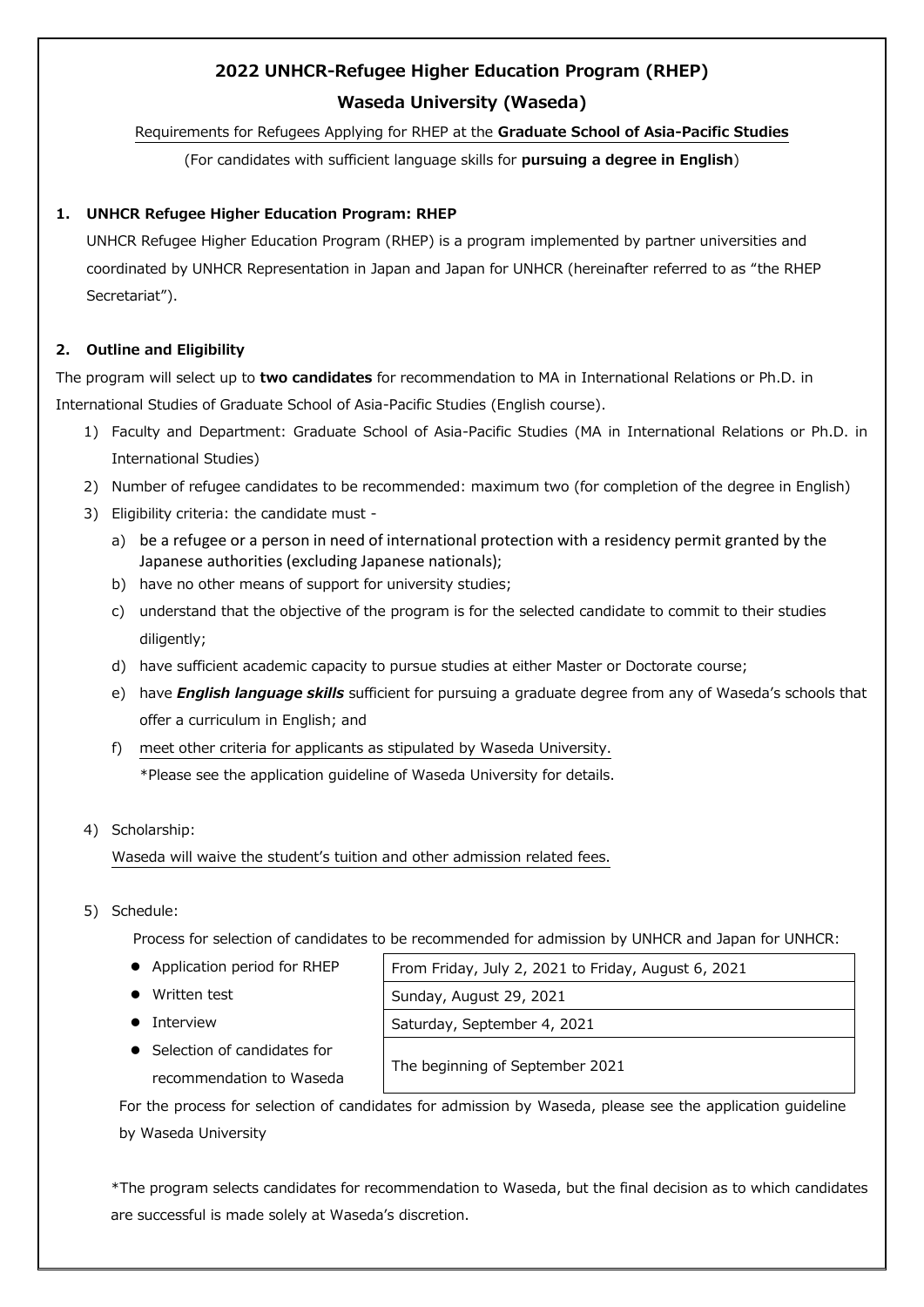## **3. How to Apply**

## 1) Required Documents

| <b>RHEP Application</b><br>Α.<br>Form                                                 | The link to the application will be available on the webpage of Refugee Higher Education Program<br>(http://rhep.japanforunhcr.org/en) from 2 July 2021 (Fri). Forms may change each year, so those<br>who have previously applied to RHEP will need to send a new application with updated information using<br>the forms specifically designed for the year of application.                                                                                                                                                                                                                                                                                                                                                                                                                                                                                                                                                                                                                                                                                                                                                                                                                                                                                                                                                                                                                                                                                                                                                                                                                                                                                                                                                               |
|---------------------------------------------------------------------------------------|---------------------------------------------------------------------------------------------------------------------------------------------------------------------------------------------------------------------------------------------------------------------------------------------------------------------------------------------------------------------------------------------------------------------------------------------------------------------------------------------------------------------------------------------------------------------------------------------------------------------------------------------------------------------------------------------------------------------------------------------------------------------------------------------------------------------------------------------------------------------------------------------------------------------------------------------------------------------------------------------------------------------------------------------------------------------------------------------------------------------------------------------------------------------------------------------------------------------------------------------------------------------------------------------------------------------------------------------------------------------------------------------------------------------------------------------------------------------------------------------------------------------------------------------------------------------------------------------------------------------------------------------------------------------------------------------------------------------------------------------|
| <b>B. Passport Photo</b>                                                              | Please affix a passport photo to the first page of the RHEP Application Form.                                                                                                                                                                                                                                                                                                                                                                                                                                                                                                                                                                                                                                                                                                                                                                                                                                                                                                                                                                                                                                                                                                                                                                                                                                                                                                                                                                                                                                                                                                                                                                                                                                                               |
| Certificate of<br>C.<br>(expected)<br>graduation/degree<br>and academic<br>transcript | Certificate of (expected) graduation/degree and official transcript from the formal educational institution<br>of your last enrollment.<br>If you are unable to submit an official transcript, please submit a statement of facts describing your                                                                                                                                                                                                                                                                                                                                                                                                                                                                                                                                                                                                                                                                                                                                                                                                                                                                                                                                                                                                                                                                                                                                                                                                                                                                                                                                                                                                                                                                                           |
|                                                                                       | educational background.                                                                                                                                                                                                                                                                                                                                                                                                                                                                                                                                                                                                                                                                                                                                                                                                                                                                                                                                                                                                                                                                                                                                                                                                                                                                                                                                                                                                                                                                                                                                                                                                                                                                                                                     |
| D. Proof of English<br>language proficiency                                           | Official proof of language proficiency (e.g. the results of TOEFL, IELTS or TOEIC scores for English).                                                                                                                                                                                                                                                                                                                                                                                                                                                                                                                                                                                                                                                                                                                                                                                                                                                                                                                                                                                                                                                                                                                                                                                                                                                                                                                                                                                                                                                                                                                                                                                                                                      |
| One Letter of<br>Е.<br>Recommendation                                                 | The letter should be about 1 to 2 pages (A4 size). Please have the referee enclose the letter in an<br>envelope with his/her signature on the seal of the envelope. On the surface of the envelope, please have<br>the referee write the name of the applicant and "Recommendation Letter for the RHEP Application" and<br>hand it to the refugee applicant. The referee must not be a relative of the applicant.                                                                                                                                                                                                                                                                                                                                                                                                                                                                                                                                                                                                                                                                                                                                                                                                                                                                                                                                                                                                                                                                                                                                                                                                                                                                                                                           |
| F. Proof of Legal Status                                                              | (Note: Please DO NOT send originals. Send only copies.)<br>Applicants must submit BOTH documents a) and b), as well as ONE of the documents listed below from<br>c) to $e$ ).<br>Documents certifying your residency status; and<br>a)<br>Residency card or resident registration form (juminhyo) which indicates the whole family<br>b)<br>unit;<br>and<br>Certificate of Refugee Status; or<br>c)<br>The Certificate of Settlement Record by the Refugee Assistance Headquarters (for<br>d)<br>applicants who are Indo-Chinese refugees); or<br>Proof of Refugee Status<br>e)<br>Other documents certifying refugee-like status (for asylum seekers who were<br>a)<br>granted special permission to stay on the bases of humanitarian considerations, a letter<br>from your lawyer, NGO or other third party who supported you or your family member<br>with the refugee-like status (e.g. your parent) during the time of the refugee application,<br>outlining the application history and describing the reasoning for the result of your/your<br>family's refugee application).<br>For those (explicitly or implicitly) provided international protection and never had<br>b)<br>applied for asylum in Japan: official certificate from a government agency; identity<br>documents; or documents certifying the need of international protection issued by NGO or<br>other third party who supported you and your family members at the time of arrival to<br>Japan or at the time of processing residency in Japan, describing the reasoning for<br>your/your family's need for international protection. Additional certificate/document may<br>be requested in cases where the submitted documents do not fulfil the requirements. |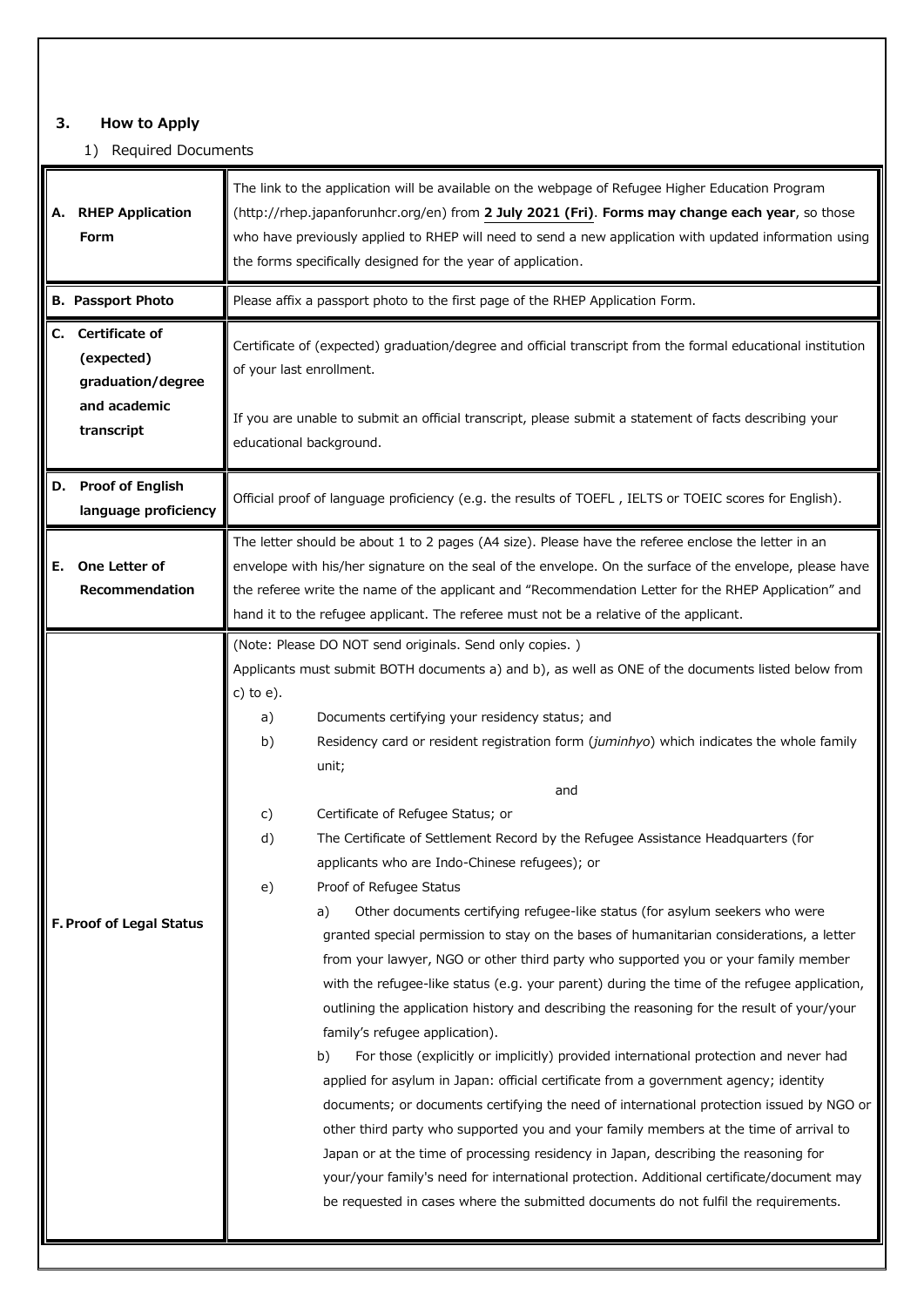|                            | Applicants must submit documents indicating all the income of members of the family who contribute               |
|----------------------------|------------------------------------------------------------------------------------------------------------------|
|                            | to the household finances, including his/her father, mother, and him/herself (e.g. tax-income certificate,       |
| <b>Proof of Family's</b>   | statement of earnings, etc.). This should be based on earnings from the year before the application.             |
| <b>Financial Situation</b> | $\parallel$ Applicants should indicate the amount of financial support they receive from persons under a duty to |
|                            | support such as relatives (allowance etc.), and if relevant, the amount of scholarship, fellowship, private      |
|                            | support, livelihood protection and/or social security payments being received.                                   |

- Please send the required documents to the following address by simplified registration (*kani-kakitome*). On the front of the envelope, please write in red "RHEP Application Enclosed".
- Applications are required to arrive on/by the due date below. Application forms that arrive after the due date will in principle not be accepted. Interested candidates are advised to send the package well in advance to avoid late applications.
- Note that application packages will not be returned.
- Please refrain from sending numerous applications.
- 2) **Application Deadline: 6 August (Fri) 2021 (Must arrive at RHEP Secretariat no later than this date)**
- 3) Please submit applications by simplified registration (*kani-kakitome*) to:

c/o Japan for UNHCR Secretariat of UNHCR Refugee Higher Education Program 6F Minami Aoyama HY Building, 7-3-6 Minami Aoyama, Minato-ku, Tokyo 107-0062

## **4. Selection of candidates to be recommended to Waseda**

The process for the selection of candidates to be recommended will include screening of application materials, examination, and interview.

1) Application Screening:

Applications will be accepted between:

### **2 July (Fri) and 6 August (Fri) 2021**

Please note that applications that arrive after the due date will in principle not be accepted.

**A notification letter, indicating whether or not they have been short listed, will be sent by RHEP Secretariat by the middle of August via mail.**

2) Examination:

# Date: **29 August (Sun) 2021**

Location: Online (For details, see the admission ticket for examination that will be distributed to applicants who have passed the document screening.)

The test date stated above is yet to be confirmed. For the exact date, please refer to the convocation letter and the admission ticket for examination.

What to expect in the examination: English proficiency test and essay writing

3) Interview:

### Date: **4 September (Sat) 2021**

Location: Online (For details, see the admission ticket for examination that will be distributed to applicants who have passed the document screening.)